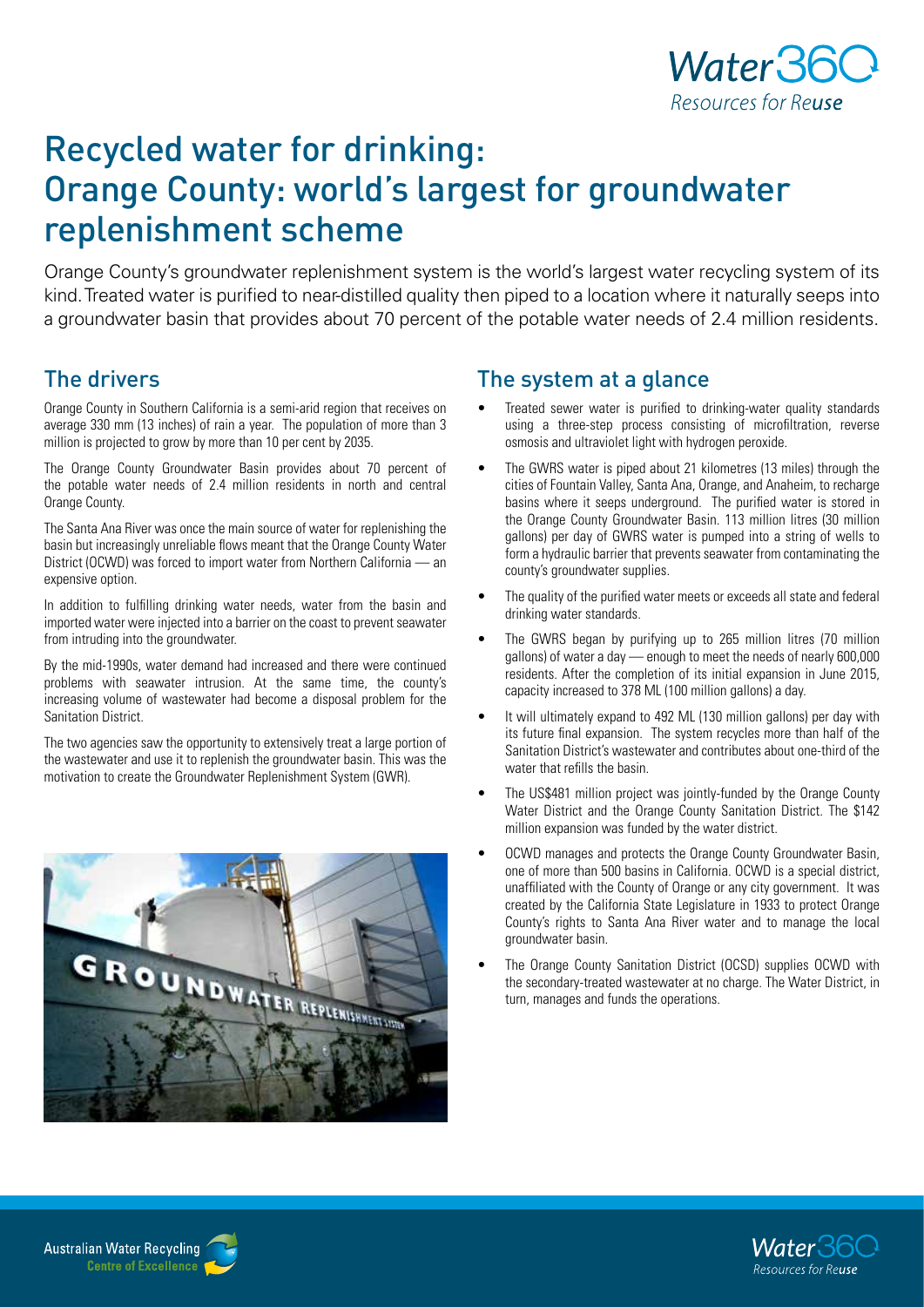## The path taken

### Holding back the sea with treated wastewater

Seawater intrusion is an ongoing challenge for freshwater basins located near an ocean. By the 1960s, so much water was being extracted from Orange County's underground basin that the resulting drop in water pressure allowed the Pacific Ocean to seep inland about 6.4 kilometres (four miles) through the sandy aquifer. The situation prompted the District to investigate whether it could use treated wastewater to replenish the basin and protect it from further seawater intrusion.

After a successful technology trial, in 1976 the Water District built the internationally known Water Factory 21, which treated wastewater, supplied by OCSD, using a state-of-the-art purification process that included reverse osmosis. The purified recycled water was injected into a string of 23 injection wells to form a hydraulic barrier to seawater and its associated saltwater contamination.

### Win-win solution identified for waste disposal and water supply

By the 1990s, water demand was on the rise and there were continued seawater incursion problems. As more water was extracted from the basin, the barrier required more water than Water Factory 21 could produce.

At the same time, the volume of wastewater had increased so much that the Sanitation District was facing a US\$200 million price tag to build a second pipe to convey it into the Pacific Ocean.

The two agencies agreed to collaborate and co-fund the construction of an advanced water treatment facility that would solve both problems—not only would it provide the additional purified water needed to keep the ocean at bay, but also enough water of drinking-water standard to help replenish the groundwater basin.

### Pilot

The first step was to pilot test the treatment processes. In 1995, OCWD began pilot testing microfiltration, reverse osmosis and ultraviolet light with hydrogen peroxide to purify the Sanitation District's already highly treated wastewater. Testing results proved that this technology could purify the wastewater to near-distilled water quality.

In February 1997, the two agencies signed an agreement to plan and build the GWRS.

### **Design**

In March 1999, the Environmental Impact Report received final certification. Preliminary design of the GWRS began in July 1999. OCWD Board approval to progress to final design was given in March 2001 and the final design was completed in November 2003.

In March 2004, the California Department of Public Health and the Santa Ana Regional Water Quality Control Board approved the system design.

### **Construction**

The plan consisted of seven separate construction projects including an expanded seawater barrier and a 21-kilometre pipeline to carry purified water to recharge basins in Anaheim.

In April 2004, the contract to build the advanced water purification facility was awarded.

Water 360

Resources for Reuse

By June 2004, the Phase 1 (1.9 ML/day, 5 million gallons a day) Advanced Water Purification Facility was operational and Water Factory 21 ceased operation. This Phase 1 facility operated for two years while the Groundwater Replenishment System was being built. While continuing to prevent seawater intrusion, it also served as a training facility, enabling staff to become familiar with the treatment processes they would operate at the GWRS. New treatment processes were introduced, with the result of increased energy efficiency and more effective removal of contaminants.

The Phase 1 facility ceased operation in 2006 and potable water was imported for injecting into the seawater barrier until the Groundwater Replenishment System was completed and operational in January 2008.

### Regulatory approval

The system was reviewed, approved and permitted by the California Department of Public Health and the Santa Ana Regional Water Quality Control Board, to ensure public health, water quality and environmental compliance. The permit establishes criteria for water treatment, total organic carbon limits, and travel time and blending requirements.

## Engaging the community

A creative and proactive outreach campaign was designed to secure support for the project from:

- local, state and federal elected officials
- business and civic leaders
- health experts
- environmental advocates
- regulatory agencies
- media
- the general public

The campaign's primary objectives were to:

- 1. secure positive media impressions
- 2. be prepared to address significant opposition
- 3. educate people to overcome the negative "toilet-to-tap" perception of recycling wastewater
- 4. start the outreach campaign nearly 10 years prior to the project's startup and continue it throughout the project's life to maintain support for future expansions
- 5. create a positive perception of recycling wastewater to increase support of indirect and direct potable reuse.

An extensive range of strategies was employed, including forming relationships with media, briefing elected officials, selecting respected community spokespeople, being transparent, offering facility tours, securing commitment from supporters, and reaching out specifically to minority groups, women, mothers and seniors.